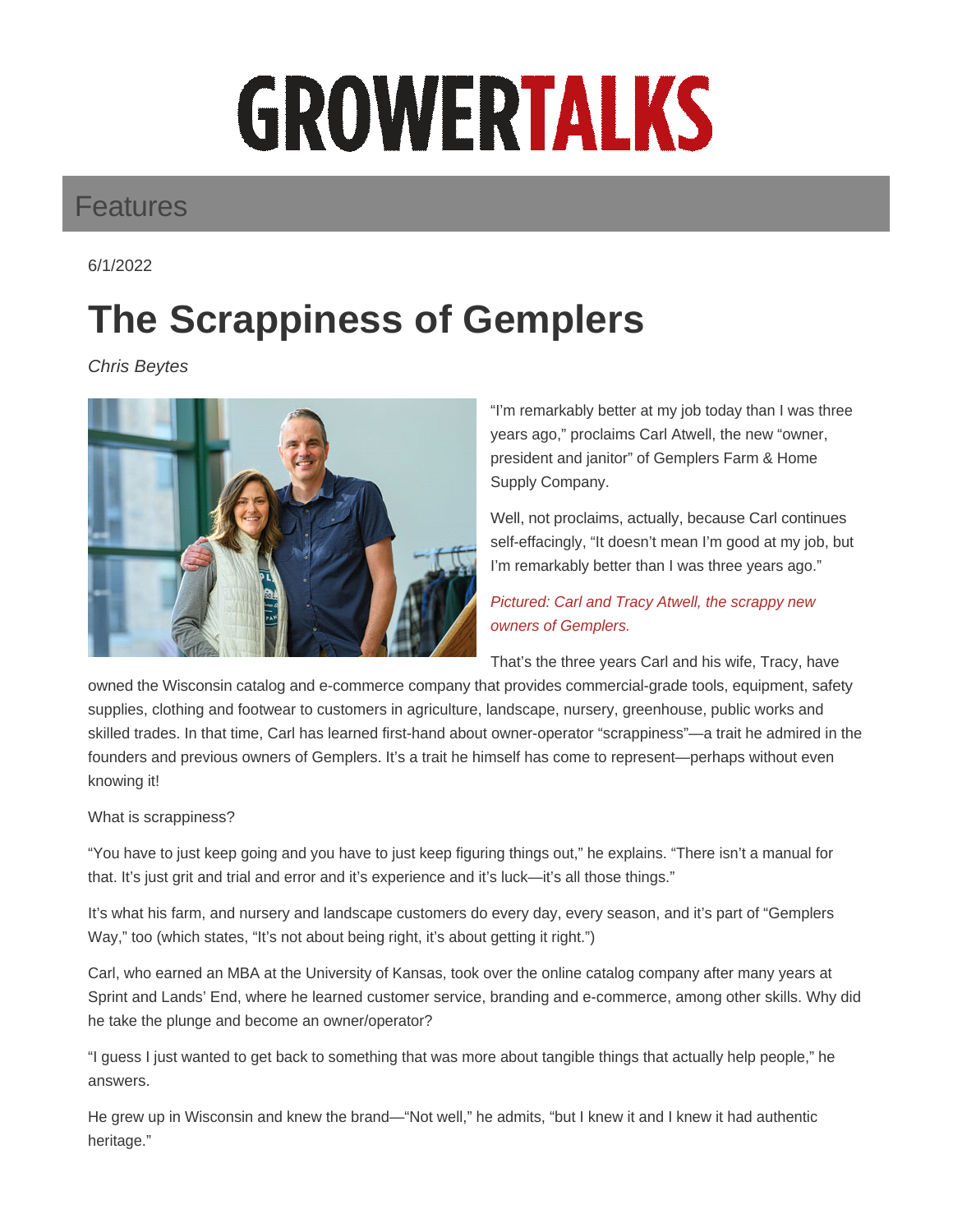Also, his grandfather and now cousins run Albert Lea Seed in Albert Lea, Minnesota, so perhaps serving the agricultural community is in his genes.

#### **A history of scrappiness**

Gemplers' scrappiness starts with the company's founder, Bill Gempler, a Wisconsin cheesemaker-turned-tire salesman. Bill didn't start a mail-order catalog company in 1939—he started a tire-repair business, and a humble one at that, in a former barber shop in Monroe, Wisconsin (the Swiss cheese capital of the USA!). Realizing that farmers were busy, and that it was difficult to bring a tractor tire into town for repair, he made it a mobile business, driving out to the farm to serve his customers, bringing convenience to rural America. That's scrappiness.

Bill's son, Harris, continued in his father's customer service footsteps, but with the addition of modern technology: an airplane. Harris's daughter, Terry, relayed the story to Carl that her dad would load her and her brother in his small airplane and fly, barnstormer style, out into the countryside to serve their farm customers. Scrappy!

In 1984, the Gempler family sold the tire sales and repair business (which now consisted of two multi-bay service centers) to businessman Steve Schecht. But times were tough and business slowed. Desperate, he decided to attend the Wisconsin Dairy Expo and hand out a sales flyer to the farmers, promoting his tires via mail order. They responded favorably, so in 1986 he sold the tire stores and started the catalog version of Gempler's\*.

He asked his customers, "What else do you need?" That led to tire repair tools, clothing, footwear, safety gear and so on. The Gempler's catalog grew and the monthly tome became required reading, Carl says.

"Something that you left in the restroom and read it cover to cover … like the Sears Roebuck catalog, but for farmers." More scrappiness.

The Gempler's story takes a turn in 2000 when Steve bought little-known Minnesota tool business Duluth Trading Company (creator of the "Bucket Boss"), primarily to acquire its mailing list. But Steve saw potential in Duluth Trading that he apparently didn't see in Gempler's because in 2003 he sold Gempler's to Lab Safety Supply, a division of industrial supply giant Grainger. And in 2014, Grainger sold Gempler's to another giant, outdoor power equipment company Ariens.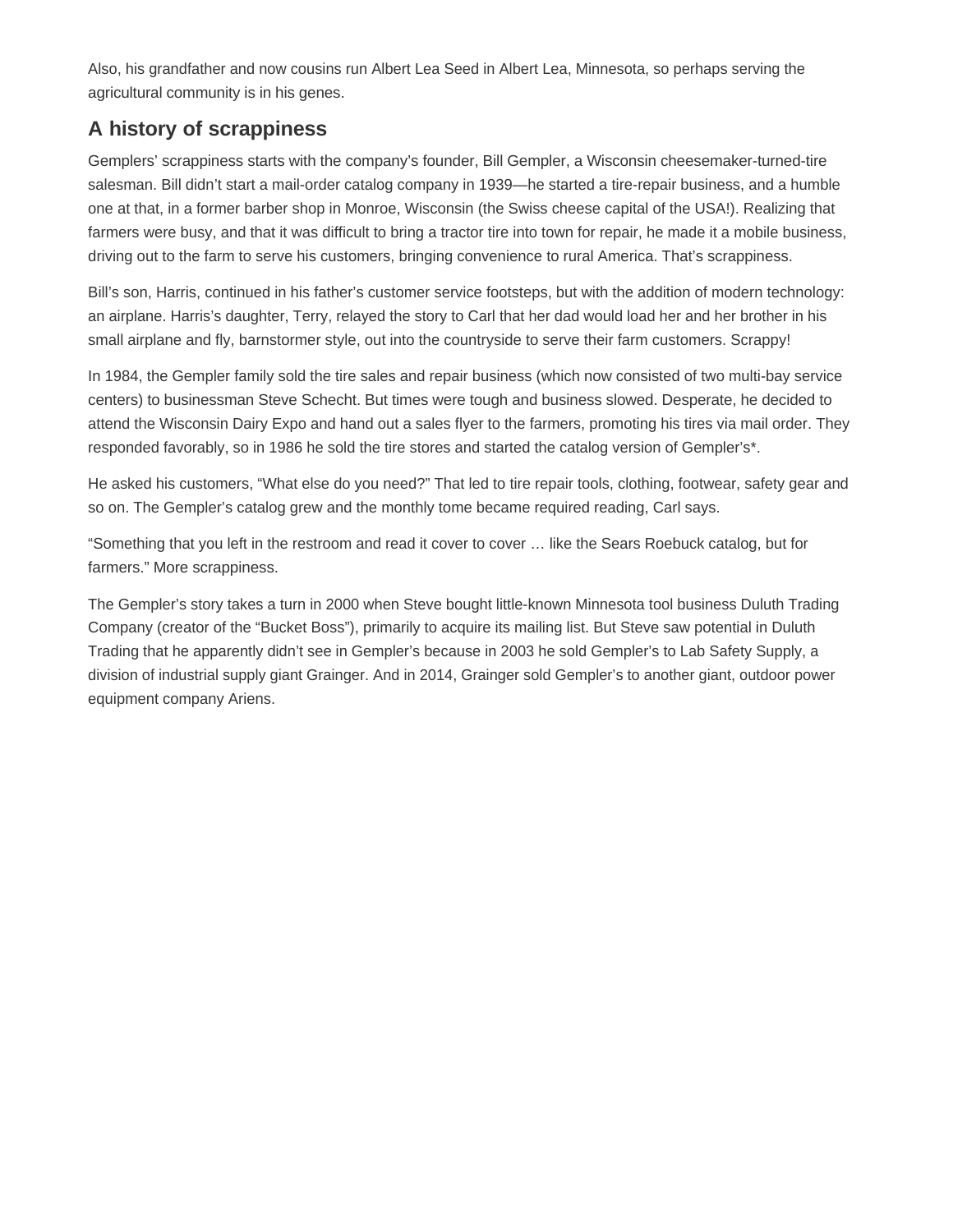

As Carl describes Gempler's dwindling presence among all these other brands, "Something that was kind of special and unique and knew what it was about got lost in big-company land."

Pictured: Bill Gempler and his son, Harris (kneeling), visiting with farm customer John Brugger, Jr. At the time, farmers represented 90% of Gempler's customers.

The first sign of Gempler's return to scrappiness came about three months after Carl bought the company. He had to get an all-new website software system up and running—an enormous undertaking. In the process, "Things got goofed up," he admits. In the heart of their peak season, orders were being put on hold instead of flowing to the warehouse for shipping. The phones started to light up. Instead of 400 calls a day, they were getting 2,000, all from customers wanting to know where their much-needed products were.

A war room was set up, everyone was in a panic, and

then Carl had an idea—a scrappy one: he'd record a message for customers who are on hold.

"No marketing person told me what to say. I just recorded the message. And it was: 'Hey, this is Carl. My wife and I just bought the business. We implemented these new systems and everything is completely goofed up, and I apologize. Just know that we're working to get this sorted out.' Something like that, no more scripted than that, and with all the ums and uhs left in."

#### Did his scrappy idea work?

"To this day, customers still come up to me at trade shows and say, 'Are you the guy? I was so pissed at you that you'd screwed up my order. But I thought about what courage that took and I just felt sorry for you. Once you explained what was going on I calmed down a bit and we got it figured out.'"

Carl's lessons in scrappiness continued when the pandemic hit in March 2020.

"I was still really new in my job and it was concerning, for sure," he recalls. "What's happening in the world? But I knew that if I closed the doors, there's no way to survive."

The office and call center staff were able to work from home, but the distribution center employees had to stay on the job. He wanted to be there beside them, "grabbing a broom" (another tenet of the Gemplers Way), so he closed the Mt. Horeb headquarters and went to the Janesville distribution center and rolled up his sleeves.

"That turned out to be the best three months of my career because now I'm understanding the business from a different level," he said. "I know what it's like to pick product—and that means actually putting my hands on the product, I'm not looking at it on a spreadsheet. And I'm thinking 'If we carry this, why don't we carry that?' Or if I'm in shipping and I'm looking at where the packages are being sent, I'm like, 'That's cool, that guy just ordered that. Well, maybe that means we should pay more attention to this.'"

As much as Carl has learned in his first three years of running Gemplers, he'll be the first to admit he's still just like his owner/operator customers—making mistakes, fixing them, moving on.